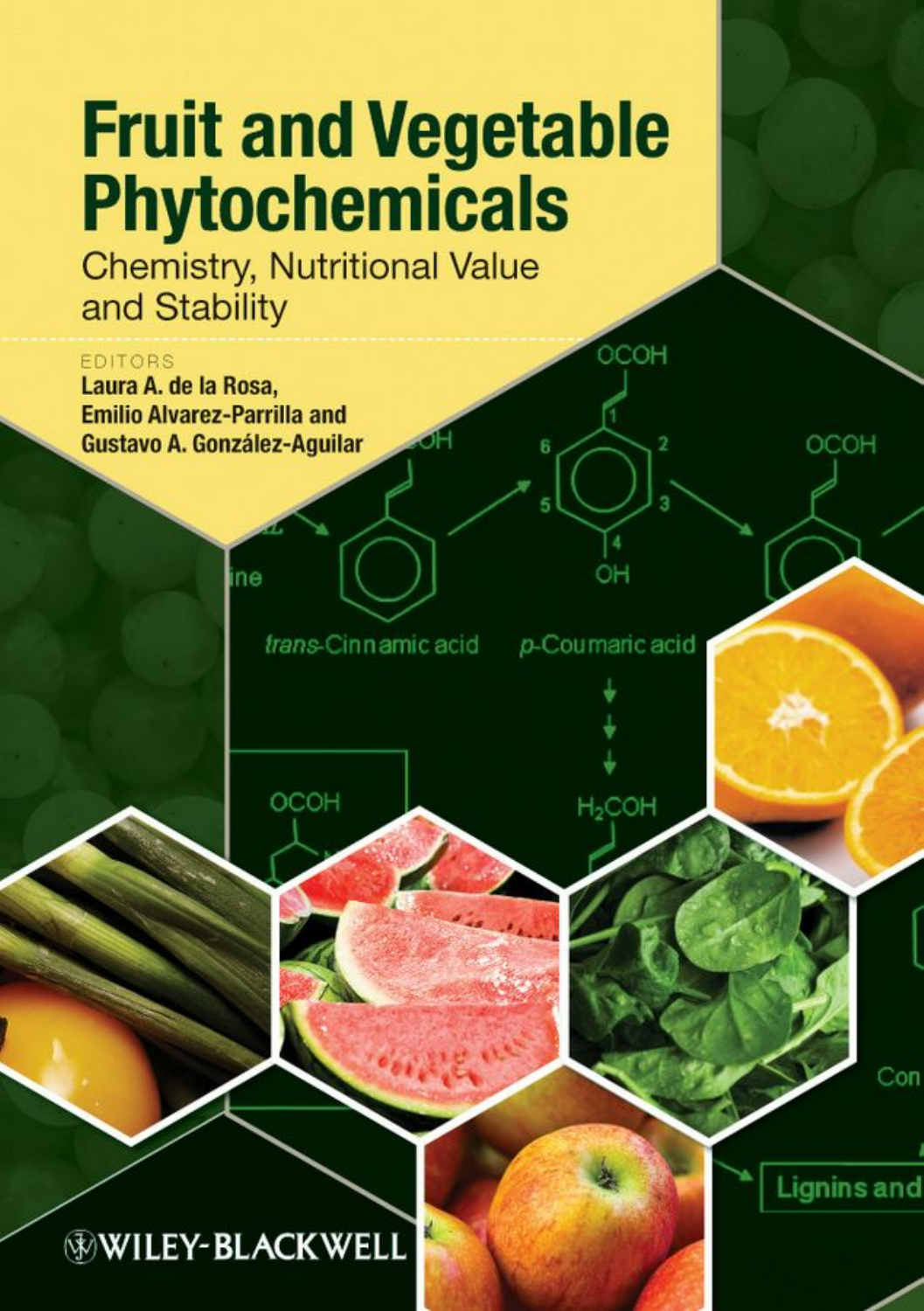## **Contents**

| <b>Contributors</b> |                                                                                                                                                                                                                                                                                   | vii |
|---------------------|-----------------------------------------------------------------------------------------------------------------------------------------------------------------------------------------------------------------------------------------------------------------------------------|-----|
| <b>Preface</b>      |                                                                                                                                                                                                                                                                                   | хi  |
| Chapter 1.          | The Contribution of Fruit and Vegetable Consumption<br>to Human Health PDF<br>Elhadi M. Yahia                                                                                                                                                                                     | 3   |
| Chapter 2.          | Phenolic Compounds: Chemistry and Occurrence in Fruits<br>and Vegetables PDF<br>Cristina Andrés-Lacueva, Alex Medina-Remon, Rafael Llorach,<br>Mireia Urpi-Sarda, Nasiruddin Khan, Gemma Chiva-Blanch,<br>Raul Zamora-Ros, Maria Rotches-Ribalta, and<br>Rosa M. Lamuela-Raventós | 53  |
| Chapter 3.          | <b>PDF</b><br>Synthesis and Metabolism of Phenolic Compounds<br>Mikal E. Saltveit                                                                                                                                                                                                 | 89  |
| Chapter 4.          | Enzymatic and Nonenzymatic Degradation of Polyphenols PDF<br>José Manuel López-Nicolás, and Francisco García-Carmona                                                                                                                                                              | 101 |
| Chapter 5.          | Chemistry of Flavonoids PDF<br>Rong Tsao and Jason McCallum                                                                                                                                                                                                                       | 131 |
| Chapter 6.          | Flavonoids and Their Relation to Human Health PDF<br>Alma E. Robles-Sardin, Adriana Verónica Bolaños-Villar,<br>Gustavo A. González-Aguilar, and Laura A. de la Rosa                                                                                                              | 155 |
| Chapter 7.          | Chemistry, Stability, and Biological Actions of Carotenoids PDF<br>Elhadi M. Yahia and José de Jesús Ornelas-Paz                                                                                                                                                                  | 177 |
| Chapter 8.          | Dietary Fiber and Associated Antioxidants in Fruit<br>and Vegetables PDF<br>Fulgencio Saura-Calixto, Jara Pérez-Jiménez, and Isabel Goñi                                                                                                                                          | 223 |